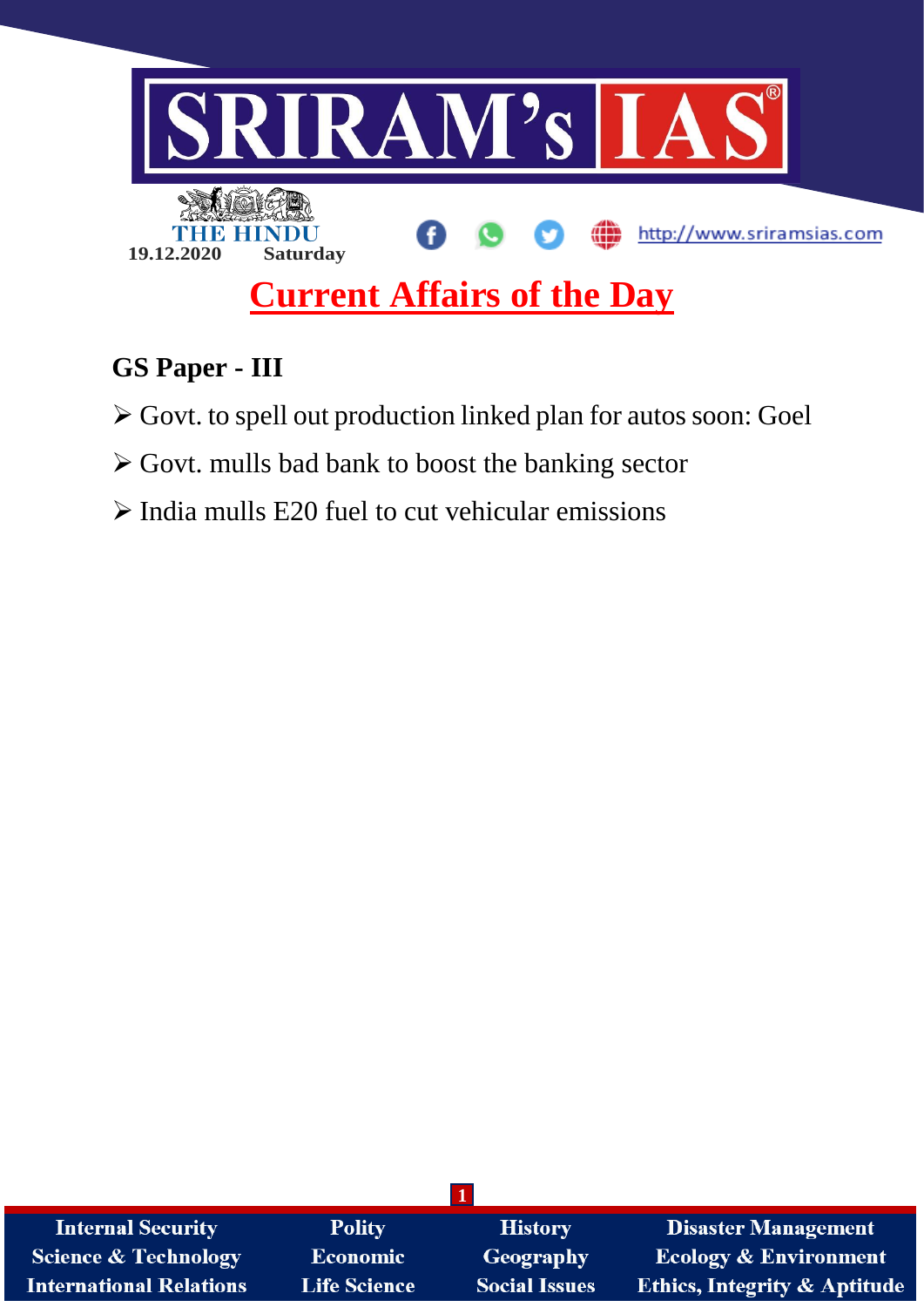

- 1. The Heavy Industries Ministry is engaged in close coordination with stakeholders on the Production Linked Incentive (PLI) scheme which also covers the automobile sector.
- 2. The Union Cabinet last month approved a Production Linked Incentive scheme worth ₹1.46 lakh crore for 10 sectors to boost domestic manufacturing, create jobs and reduce the dependence on imports.
- 3. The scheme will be offered to white goods manufacturing, pharma, auto, telecom, textile, food products, solar photovoltaic and cell battery, among others, with a total outlay of  $\bar{\tau}$ 1,45,980 crore spread over five years.
- 4. The scheme aims to make Indian manufacturers globally competitive, attract investment in the areas of core competency and cutting-edge technology; ensure efficiencies; create economies of scale; enhance exports and make India an integral part of the global supply chain.
- 5. Industry chambers welcomed the move and called for similar ideas to help more sectors. The sectors covered under the PLI scheme are strategic, technology-intensive and also important from the perspective of employment generation

## **Govt. mulls bad bank to boost the banking sector**

### **Highlights:**

- 1. The government is exploring all options, including setting up a bad bank, to improve the health of the country's banking sector. The government has recapitalised public sector banks and continues to pump in the capital as per requirements.
- 2. The government is considering setting up a bad bank for reducing the burden of non-performing assets (NPAs) of the public sector banks.

### **Background:**

### **What is a Bad Bank?**

A bad bank is a bank set up to buy the bad loans and other illiquid holdings of another financial institution. The entity holding significant nonperforming assets

| <b>Internal Security</b>        | <b>Polity</b>       | <b>History</b>       | <b>Disaster Management</b>              |  |  |  |
|---------------------------------|---------------------|----------------------|-----------------------------------------|--|--|--|
| <b>Science &amp; Technology</b> | Economic            | Geography            | <b>Ecology &amp; Environment</b>        |  |  |  |
| <b>International Relations</b>  | <b>Life Science</b> | <b>Social Issues</b> | <b>Ethics, Integrity &amp; Aptitude</b> |  |  |  |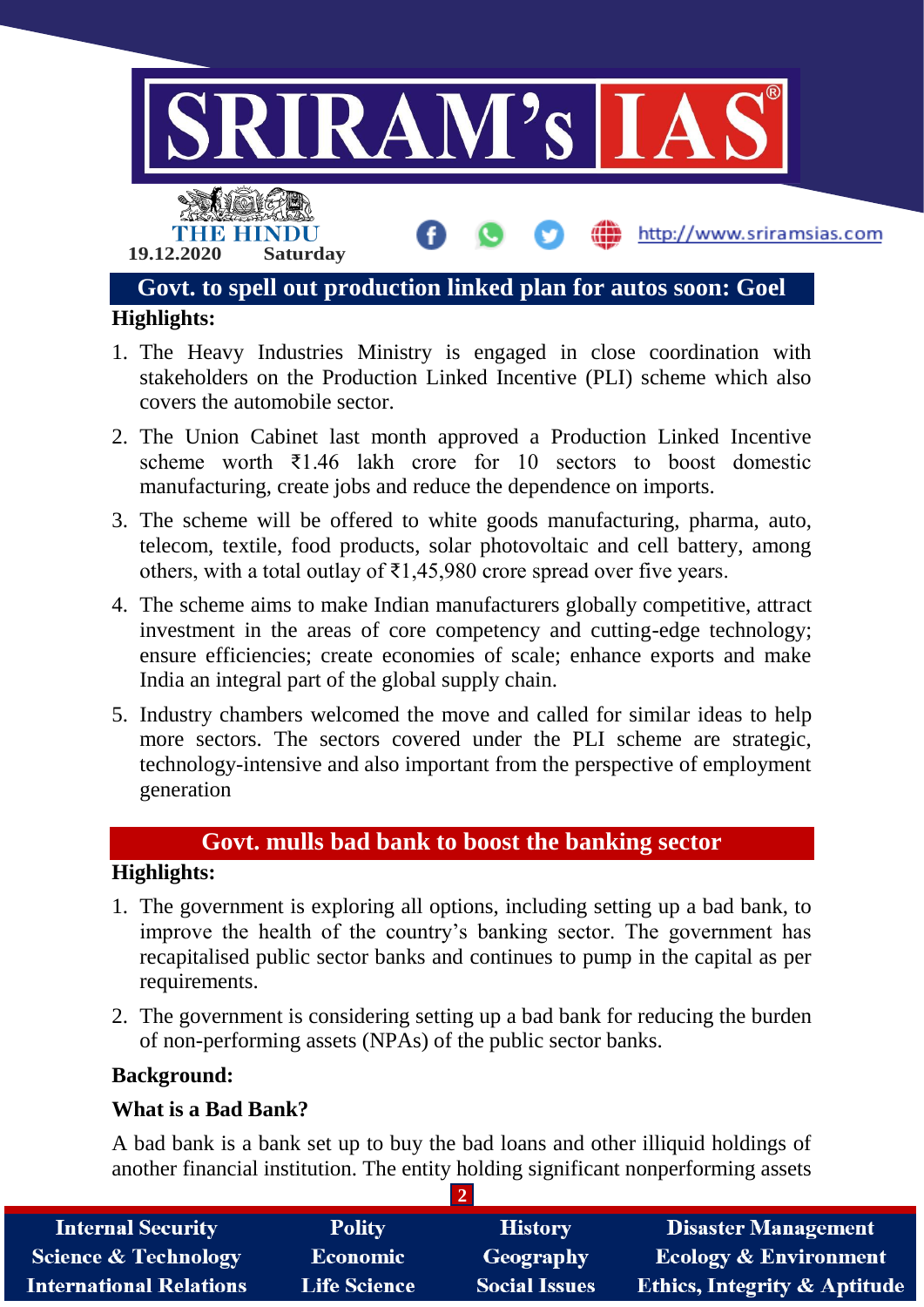

will sell these holdings to the bad bank at market price. By transferring such assets to the bad bank, the original institution may clear its balance sheet—although it will still be forced to take write-downs. Bad banks are typically set up in times of crisis when long-standing financial institutions are trying to recuperate their reputations and wallets. While shareholders and bondholders generally stand to lose money from this solution, depositors usually do not. The 2017 Economic Survey examined this idea, suggesting the creation of a Public Sector Asset Rehabilitation Agency (PARA).

### **Concern**

- 1. Some criticize the setup of bad banks, highlighting how if states take over nonperforming loans, this encourages banks to take undue risks, leading to a moral hazard.
- 2. The bad bank will require significant capital to purchase stressed loan accounts from public sector banks.
- 3. The chances of private participation are low unless investors are allowed a major say in the governance of the new entity.
- 4. The bad bank will not address more serious corporate governance issues plaguing public sector banks that led to the NPA problem.
- 5. Setting up a new institution would be very time-consuming.
- 6. Challenges on its ownership structure as well as the pricing of bad loans taken over from banks.

### **Benefits:**

- 1. This helps banks or FIs clear-off their balance sheets by transferring the bad loans and focus on its core business lending activities.
- 2. Large debtors have many creditors. Hence a bad bank could solve the coordination problem since debts would be centralised in one agency.
- 3. It can affect speedier settlements with borrowers by cutting out individual banks.
- 4. It can drive a better bargain with borrowers and take more stringent enforcement action against them.
- 5. It can raise money from institutional investors rather than looking only to the Government.

| <b>Internal Security</b>        | <b>Polity</b>       | <b>History</b>       | <b>Disaster Management</b>              |  |  |
|---------------------------------|---------------------|----------------------|-----------------------------------------|--|--|
| <b>Science &amp; Technology</b> | <b>Economic</b>     | Geography            | <b>Ecology &amp; Environment</b>        |  |  |
| <b>International Relations</b>  | <b>Life Science</b> | <b>Social Issues</b> | <b>Ethics, Integrity &amp; Aptitude</b> |  |  |